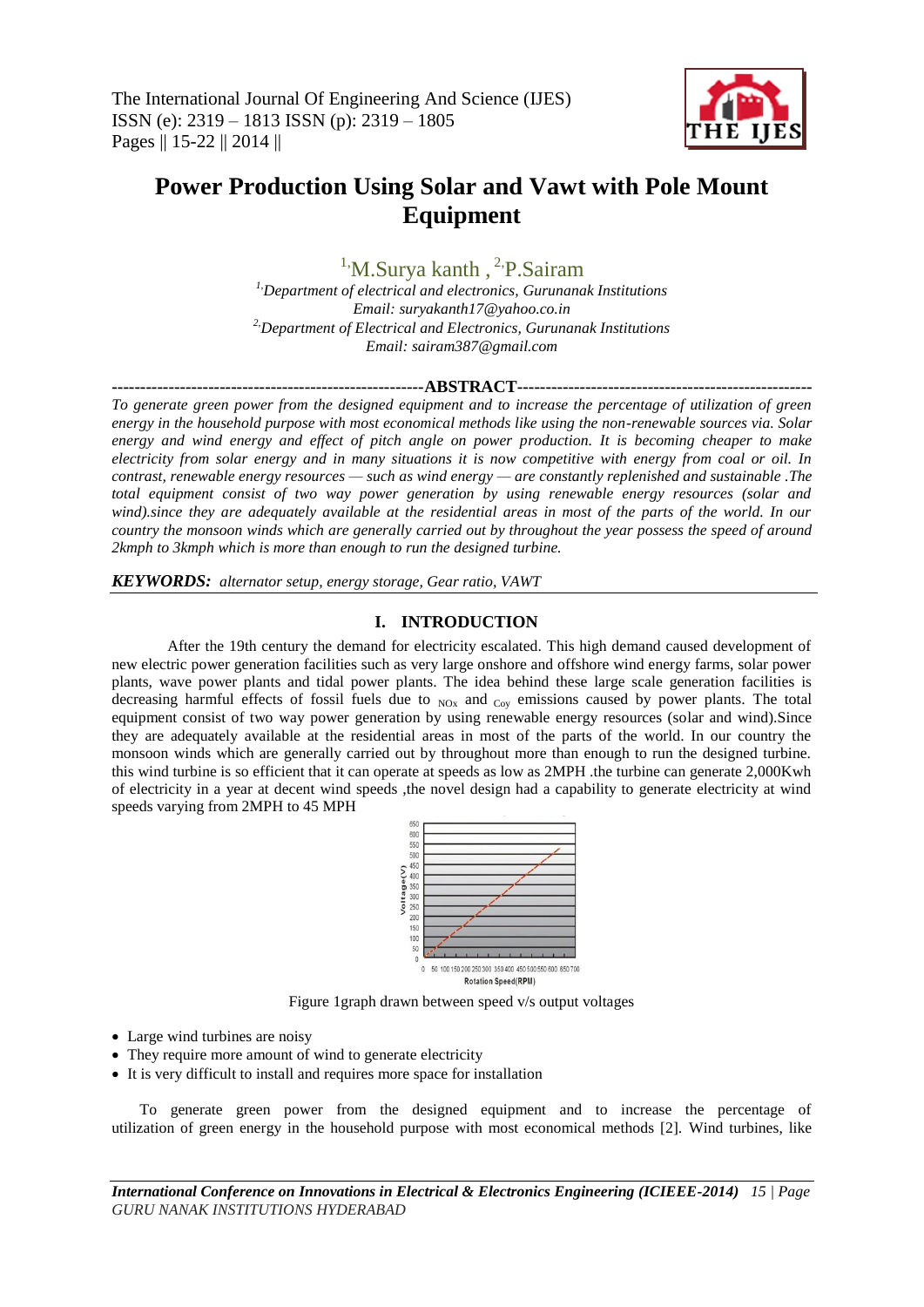windmills, are mounted on a tower to capture the most energy. Recently, there is a growing promotion of installation of micro wind turbines and solar panels in houses. The aim of this study is to investigate the design and development of micro wind turbines for integration into residential, commercial and industrial complex.

# **II. RENEWABLE ENERGY NECESSITY IN INDIA**

**2.1 SOLAR POWER:** India is densely populated and has high solar isolation, an ideal combination for using solar power in India. Much of the country does not have an electrical grid, so one of the first applications of solar power has been for water pumping; to begin replacing India's four to five million diesel powered water pumps, each consuming about 3.5 kilowatts, and off-grid lighting. Some large projects have been proposed, and a 35,000 km² area of the Thar Desert has been set aside for solar power projects, sufficient to generate 700 to 2,100 giga watts[3][4].

**2.2 WIND ENERGY:** If wind speed doubles, the power output increases eight times. Therefore, higher-speed winds are more easily and inexpensively captured. Wind speeds are divided into seven classes — with class one being the lowest and class seven being the highest. A wind resource assessment evaluates the average wind speeds above a section of land (e.g. 50 meters high), and assigns that area a wind class. Wind turbines operate over limited range of wind speeds. If the wind is too slow, they won't be able to turn, and if too fast, they shut down to avoid being damaged. Wind speeds in classes three  $(6.7 - 7.4$  meters per second  $(m/s)$ ) and above are typically needed to economically generate power [5]. Ideally, a wind turbine should be matched to the speed and frequency of the resource to maximize power production

*2.3* **POWER FROM WIND:** The development of wind power in India began in the 1990s, and has significantly increased in the last few years [6]. Although a relative newcomer to the wind industry compared with Denmark or the US, domestic policy support for wind power has led India to become the country with the fifth largest installed wind power capacity in the world. The development of wind power in India began in the 1990s, and has significantly increased in the last few years. Although a relative newcomer to the wind industry compared with Denmark or the US, domestic policy support for wind power has led India to become the country with the fifth largest installed wind power capacity in the world.

As of December 2010 the installed capacity of wind power in India was 13,065.37 MW, mainly spread across Tamil Nadu (4132.72 MW), Maharashtra (1837.85 MW), Gujarat (1432.71 MW),, Karnataka (1184.45 MW), Rajasthan (670.97 MW), Madhya Pradesh (187.69 MW), Andhra Pradesh (122.45 MW), Kerala (23.00 MW), West Bengal (1.10 MW), other states (3.20 MW)[29] It is estimated that 6,000 MW of additional wind power capacity will be installed in India by 2012-2019[7][8]. Wind power accounts for 6% of India's total installed power capacity, and it generates 1.6% of the country's power.

# 300  $150$ 200 150  $100$  $80 73$ 50 Apr&May-13  $Jun-13$  $Ju$  $-13$ Aug-13 -D-Wind -D-Solar Connecter

# **2.4 POWER GERNERATION GRAPH**

Figure 2 Power from Renewable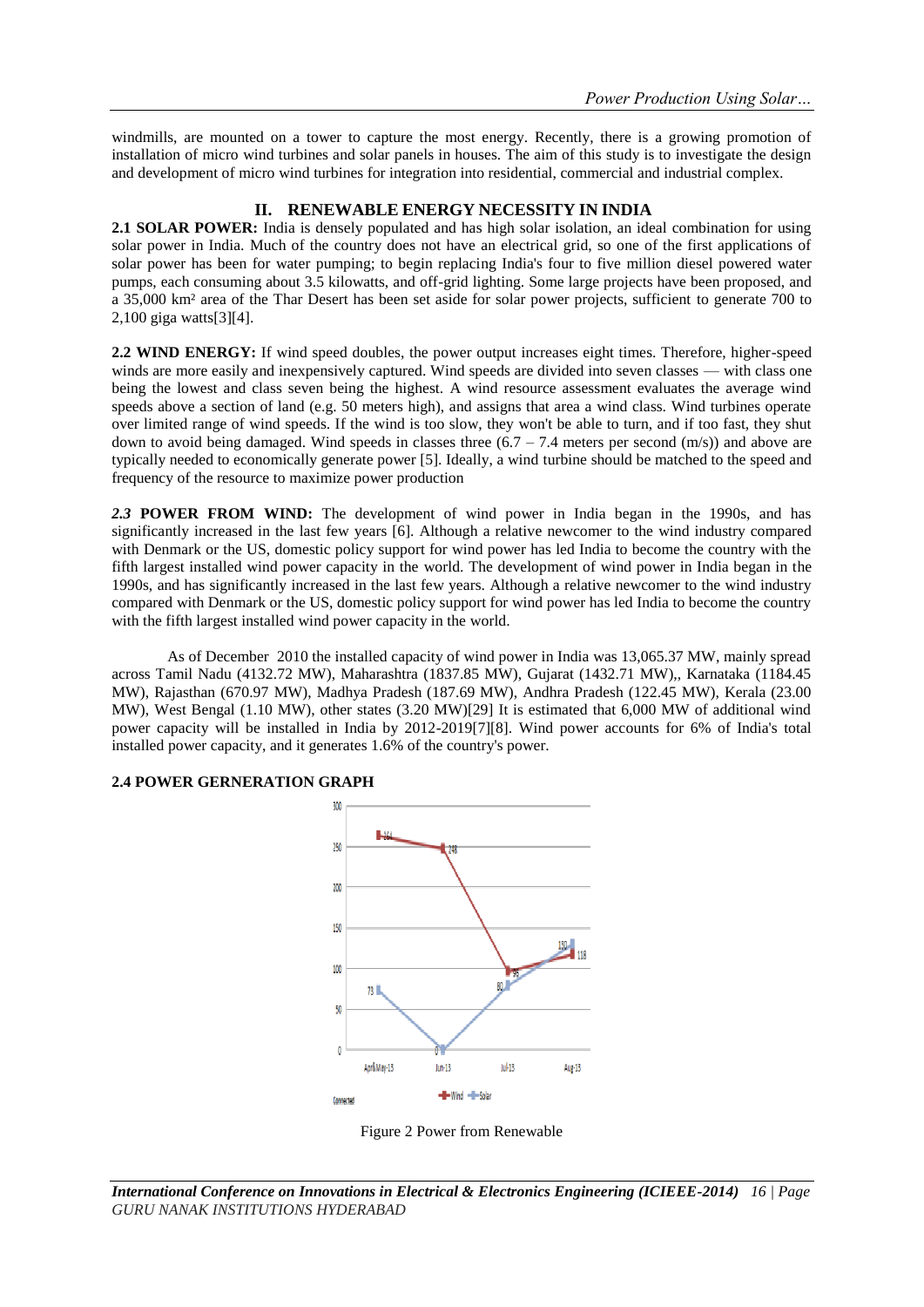

Figure 3 CROSSECTIONAL VIEW OF THE DESIGNED EQUIPMENT:

**2.5 General aerodynamics:** The forces and the velocities acting in a vertical axis turbine. The resultant velocity vector, is the vectorial sum of the undisturbed upstream air velocity and the velocity vector of the advancing blade [9],

$$
W=U\left(-\omega^*R\right)
$$

Thus, the oncoming fluid velocity varies, the maximum is found for  $\Theta = 0$  and the minimum is found for  $\Theta = 180$ , where  $\Theta$  is the azimuthally or orbital blade position. The angle of attack  $\alpha$ , is the angle between the oncoming air speed, W, and the blade's chord. The resultant airflow creates a varying, positive angle of attack to the blade in the upstream zone of the machine, switching sign in the downstream zone of the machine.

From geometrical considerations, the resultant airspeed flow and the angle of attack are calculated as follows

$$
W = \sqrt{1 + 2\lambda \cos \theta + \lambda^2}
$$

$$
\alpha = \tan^{-1} \left( \frac{\sin \theta}{\cos \theta + \lambda} \right)
$$

Where





Forces and velocities are acting up on turbine. The resultant aerodynamic force is decomposed either in lift (FL-drag (D) components or normal (N) - tangential (T) components. The forces are considered acting at 1/4 chord from the leading edge (by convention), the pitching moment is determined to resolve the aerodynamic forces. The aeronautical terms lift and drag are, strictly speaking, forces across and along the approaching net relative airflow respectively [11]. The tangential force is acting along the blade's velocity and, thus, pulling the blade around and the normal force is acting radially, and, thus, is acting against the bearings [12]. The lift and the drag force are useful when dealing with the aerodynamic behavior around each blade, i.e. dynamic stall, boundary layer, etc.; while when dealing with global performance, fatigue loads, etc., it is more convenient to

*International Conference on Innovations in Electrical & Electronics Engineering (ICIEEE-2014) 17 | Page GURU NANAK INSTITUTIONS HYDERABAD*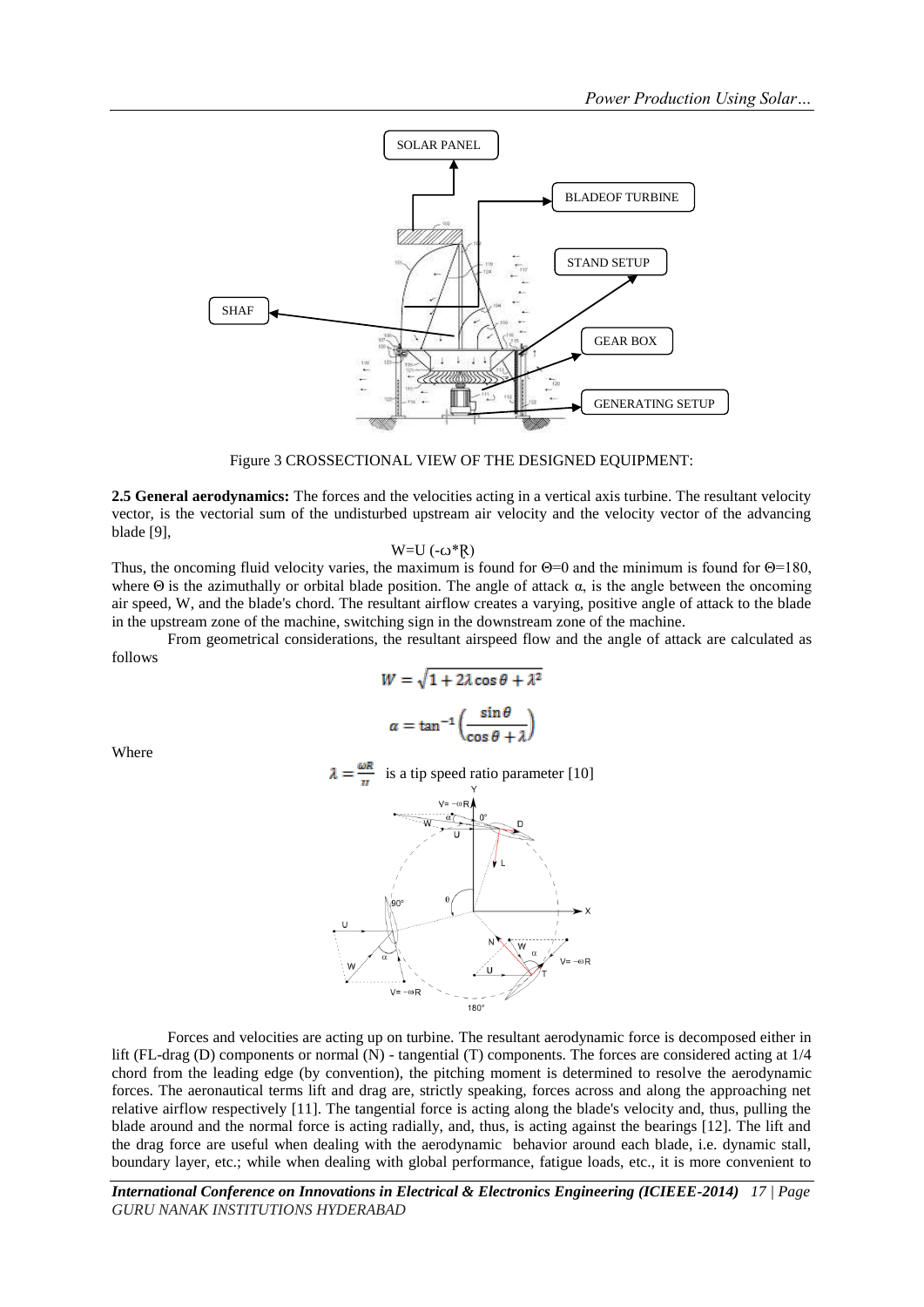have a normal-tangential frame [13]. The lift and the drag coefficients are usually normalized by the dynamic pressure of the relative airflow, while the normal and the tangential coefficients are usually normalized by the dynamic pressure of undisturbed upstream fluid velocity.The amount of power, P that can be absorbed by a wind turbine.

$$
P = \frac{1}{2} C_p \rho A v^3
$$

Where Cp is the power coefficient, ρ is the density of the air, A is the swept area of the turbine, and v is the wind speed [14].

# **III. HARDWARE REQUIREMENTS**

| S.NO           | <b>SPECIFICATIONS</b> | <b>RANGE</b>       |  |
|----------------|-----------------------|--------------------|--|
|                | Gear box              | $1:7$ ratio        |  |
| $\mathfrak{D}$ | Generator setup       | Combination of     |  |
|                |                       | the automobile     |  |
| 3              | Turbine design        | 8 blades           |  |
|                | Stand                 | Has VAWT and       |  |
|                |                       | generator          |  |
| 5              | Windings              | 6 coils are placed |  |
|                |                       | on the generator   |  |

TABLE I: components description



Figure 4 CONTENT DIAGRAM

#### **IV. DESIGN AND WORKING**

**4.1 VERTICAL AXIS WIND TURBINE:** Vertical axis wind turbines, as shortened to VAWTs, have the main rotor shaft arranged vertically. The main advantage of this arrangement is that the wind turbine does not need to be pointed into the wind. This is an advantage on sites where the wind direction is highly variable or has turbulent winds. With a vertical axis, the generator and other primary components can be placed near the ground, so the tower does not need to support it, also makes maintenance easier. The main drawback of a VAWT generally creates drag when rotating into the wind [15].The best type of wind turbine is of the 59% possible efficiency available to convert the kinetic energy in the wind into mechanical energy .Horizontal Wind Turbines: close to 30% Vertical Axis Wind Turbines: around 50% (though an excellent design could reach near 25%) [16]The bottom line is that while vertical axis wind turbines there are also additional design flaws that can lead to more wear-and-tear on vertical axis wind turbines making them less financially viable from the aspect of creating a long-term supply of reliable renewable energy.

**4.2 Need for vertical axis wind turbine:** Ordinarily, as wind passes around and through a wind turbine, it produces turbulence that buffets downstream turbines, reducing their power output and increasing wear and tear. That vertical-axis turbines produce a wake that can be beneficial to other turbines, if they're positioned correctly. The blades of this type of wind turbine are arranged vertically—like poles on a closer rather than spokes on a wheel, as with conventional wind turbines. Wind moving around the vertical-axis turbines speeds up, and the vertical arrangement of the blades on downstream wind turbines allows them to effectively catch that wind, speed up, and generate more power. (The spinning blades of a conventional wind turbine would only catch some of this faster wind as they pass through it—this actually hurts the turbine's performance because it increases stress on the blades.) The arrangement makes it possible to pack more turbines onto a piece of land. While the noise of conventional wind turbines has led some communities to campaign to tear them down The approach, however, faces some challenges. Vertical-axis wind turbines aren't as efficient as conventional ones—half of the time the blades are actually moving against the wind, rather than generating the lift needed

*International Conference on Innovations in Electrical & Electronics Engineering (ICIEEE-2014) 18 | Page GURU NANAK INSTITUTIONS HYDERABAD*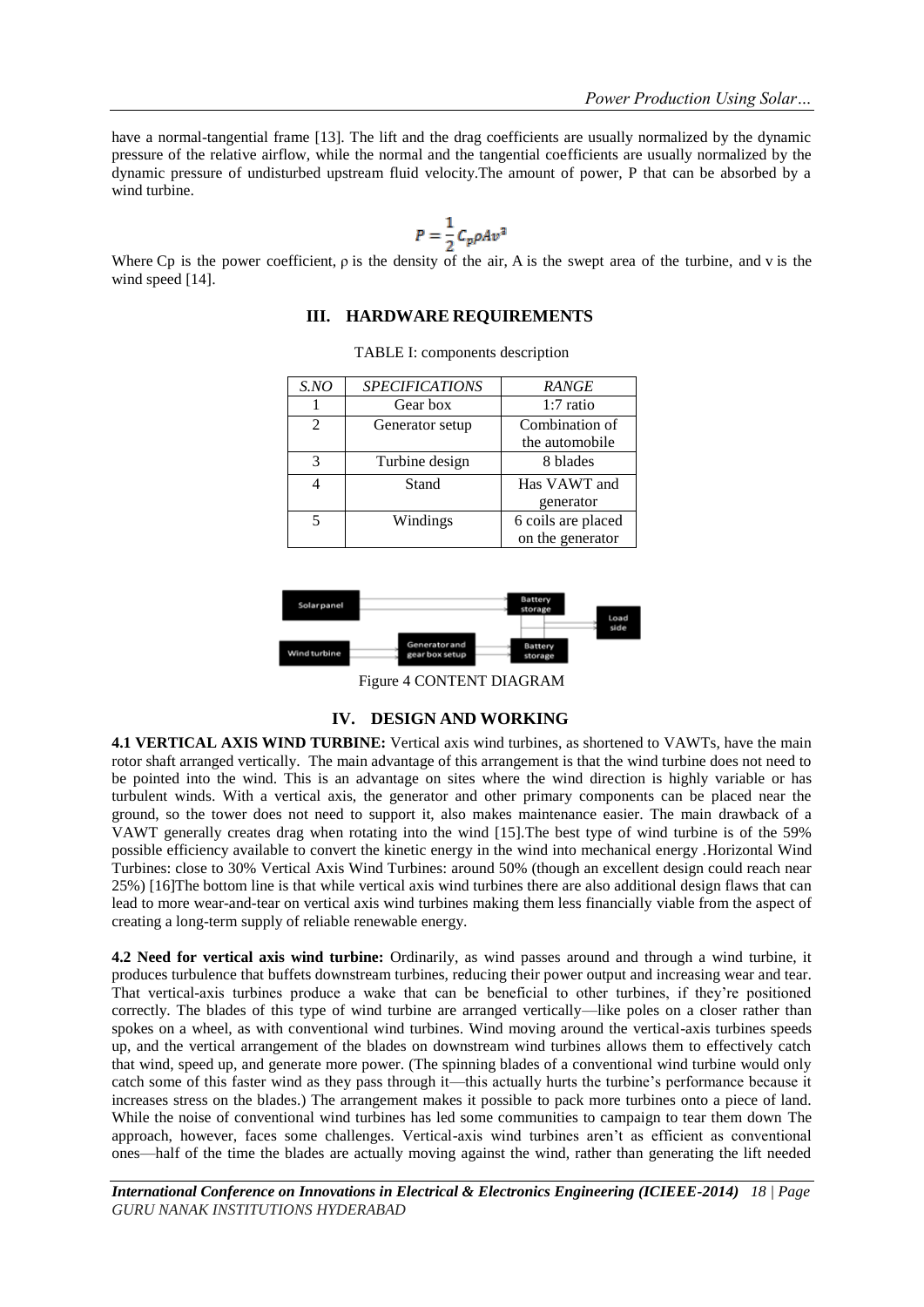spin a generator. As the blades alternatively catch the wind and then move against it, they create wear and tear on the structure



Figure 5: top view of designed VAWT

It is difficult to mount vertical-axis turbines on towers, meaning they are often installed nearer to the base on which they rest, such as the ground or a building rooftop. The wind speed is slower at a lower altitude, so less wind energy is available for a given size turbine. Air flow near the ground and other objects can create turbulent flow, which can introduce issues of vibration, including noise and bearing wear which may increase the maintenance or shorten its service life. However, when a turbine is mounted on a rooftop, the building generally redirects wind over the roof and these can double the wind speed at the turbine. If the height of the rooftop mounted turbine tower is approximately 50% of the building height, this is near the optimum for maximum wind energy and minimum wind turbulence.

**4.3 ELECTRICAL GENERATOR:** Experimenters found that using multiple turns of wire in a coil could produce higher, more useful voltages. Since the output voltage is proportional to the number of turns, generators could be easily designed to produce any desired voltage by varying the number of turns. Wire windings became a basic feature of all subsequent generator designs. Large power generations are now rarely seen due to universal use of alternating current for power distribution. The electrical generator shown in the below figure is having 6 winding connected in RYB phase sequences the wires of Y&B are joined together as one wire while the R phase is left opened, now those wires are connected to the battery storage then send to the load side terminal



Figure 6 design of electrical generator

#### **4.4 GEARING SYSTEM:**

Gears are generally used for one of four different reasons:

- To reverse the direction of rotation
- To increase or decrease the speed of rotation
- To move rotational motion to a different axis
- To keep the rotation of two axis synchronized.

The two gears are rotating in opposite directions that the smaller gear is spinning twice as fast as rotation for the larger gear. The fact that one gear is spinning twice as fast as the other results from the gear **ratio**. With the help of gears only there is smooth rotation between turbine shaft and alternator shaft. The transformation ratio is 1:7 between the turbine shaft and alternator shaft in this paper. By this as the turbine for once the alternator rotates for seven times.

*International Conference on Innovations in Electrical & Electronics Engineering (ICIEEE-2014) 19 | Page GURU NANAK INSTITUTIONS HYDERABAD*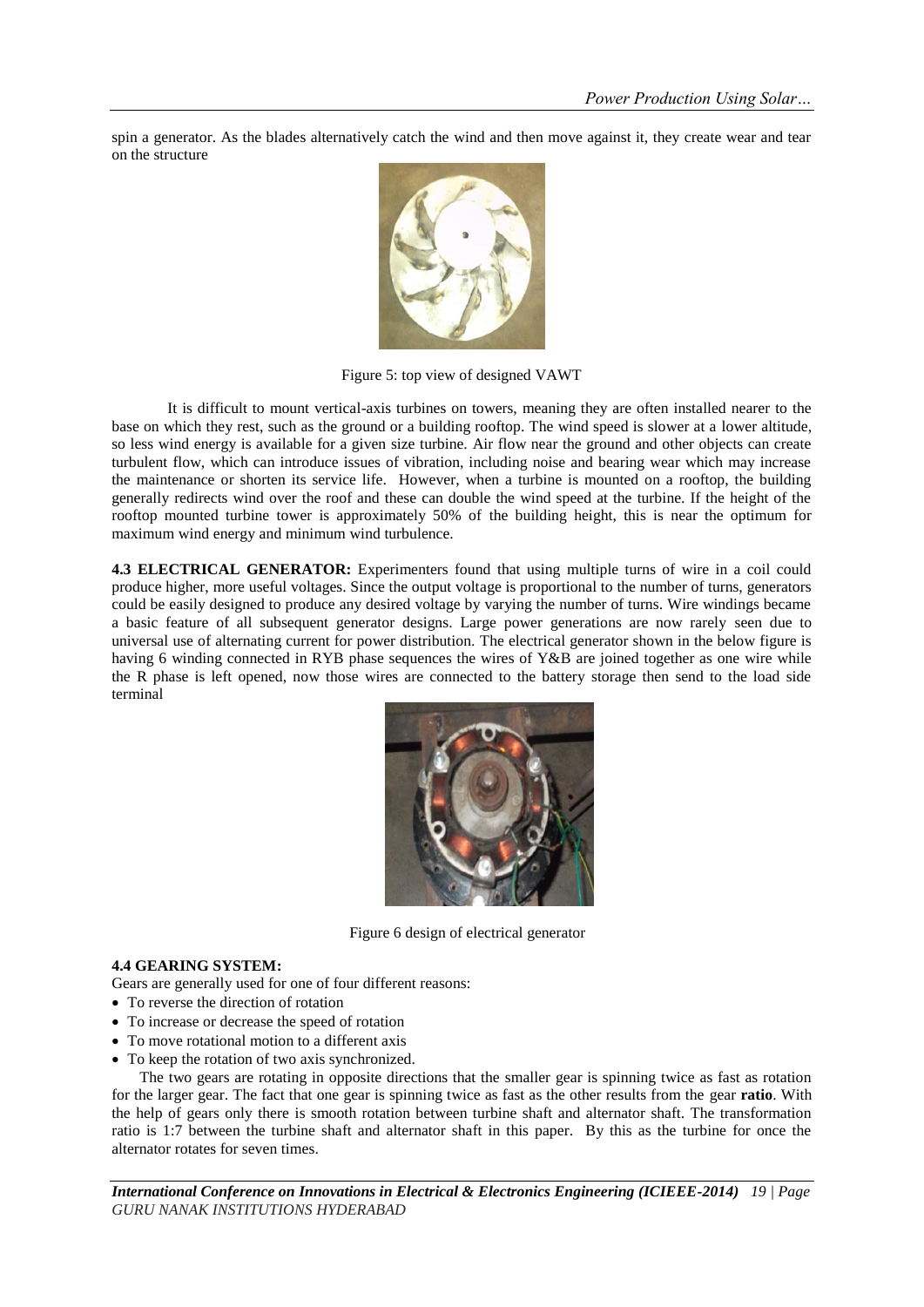**4.5 RECTIFICATION:** Rectification is essential for storage of power, since the output of turbine is pulsating A.C, hence the employment of the rectifier is necessary which converts a bi-directional wave is converted into a



Figure 7 bridge rectifier with 4 diodes

**4.6 Wheel Size and Economy:** Large wind turbines have very high inertias in addition to very high power transmission requirements. These high powers (megawatts) bring the need for gear sets to increase the generator shaft speed in order to get sufficient power output. Therefore, the weight of the installation increases drastically. Tower structure becomes bigger and costs more. To reduce the cost and increase the output of the wind turbine, all inertias and weights should be reduced.

#### **V. RESULTS**

| <b>Speed</b> | Voltage | Current | Power   |
|--------------|---------|---------|---------|
| (m/s)        | 'V)     | ΆJ      | W)      |
| 10           | 2.6     | 0.452   | 1.1752  |
| 11           | 2.95    | 0.465   | 1.37175 |
| 12           |         | 0.52    | 2.08    |
| 12.5         | 4.23    | 0.537   | 2.27151 |
| 13.5         | 5       | 0.567   | 2.835   |
| 13.8         | 5.42    | 0.592   | 3.20864 |

**TABLE II** Critical speeds of rotating shafts and output

It has been observed that the results show performance increases of up to 29% with a toe-out configuration. The generation of the power had been greatly increased by obtaining variable pitch angle for VAWT and also making itself starting for lightest motion of the air

5.1 Power output at constant speed and pitch angle =0 (constant)



Figure 8 Total power from equipment (solar + wind) At constant speed and pitch angle =0 (constant)

*International Conference on Innovations in Electrical & Electronics Engineering (ICIEEE-2014) 20 | Page GURU NANAK INSTITUTIONS HYDERABAD*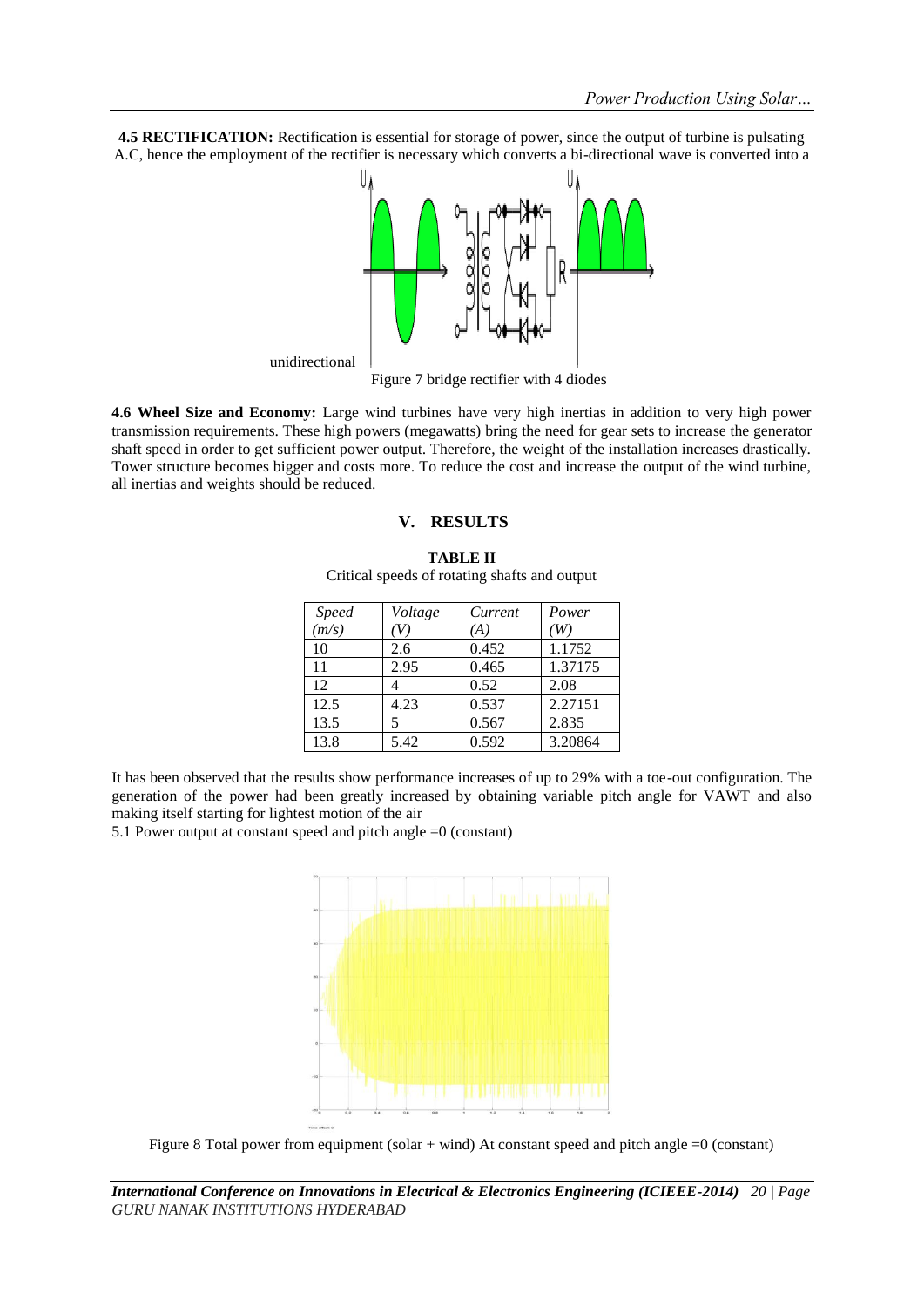

Figure 9 power from VAWT at constant speed and pitch angle =0 (constant)

### **5.2 Power output at variable pitch angle:**



Figure 10 power from VAWT At constant speed variable pitch angle



Figure 11 Total power from equipment (solar + wind) At constant speed variable pitch angle



Figure 12 Hybrid system

Variation of deficiency of power supply probability with respect to life cycle cost for Standalone photovoltaic, wind and hybrid systems

*International Conference on Innovations in Electrical & Electronics Engineering (ICIEEE-2014) 21 | Page GURU NANAK INSTITUTIONS HYDERABAD*